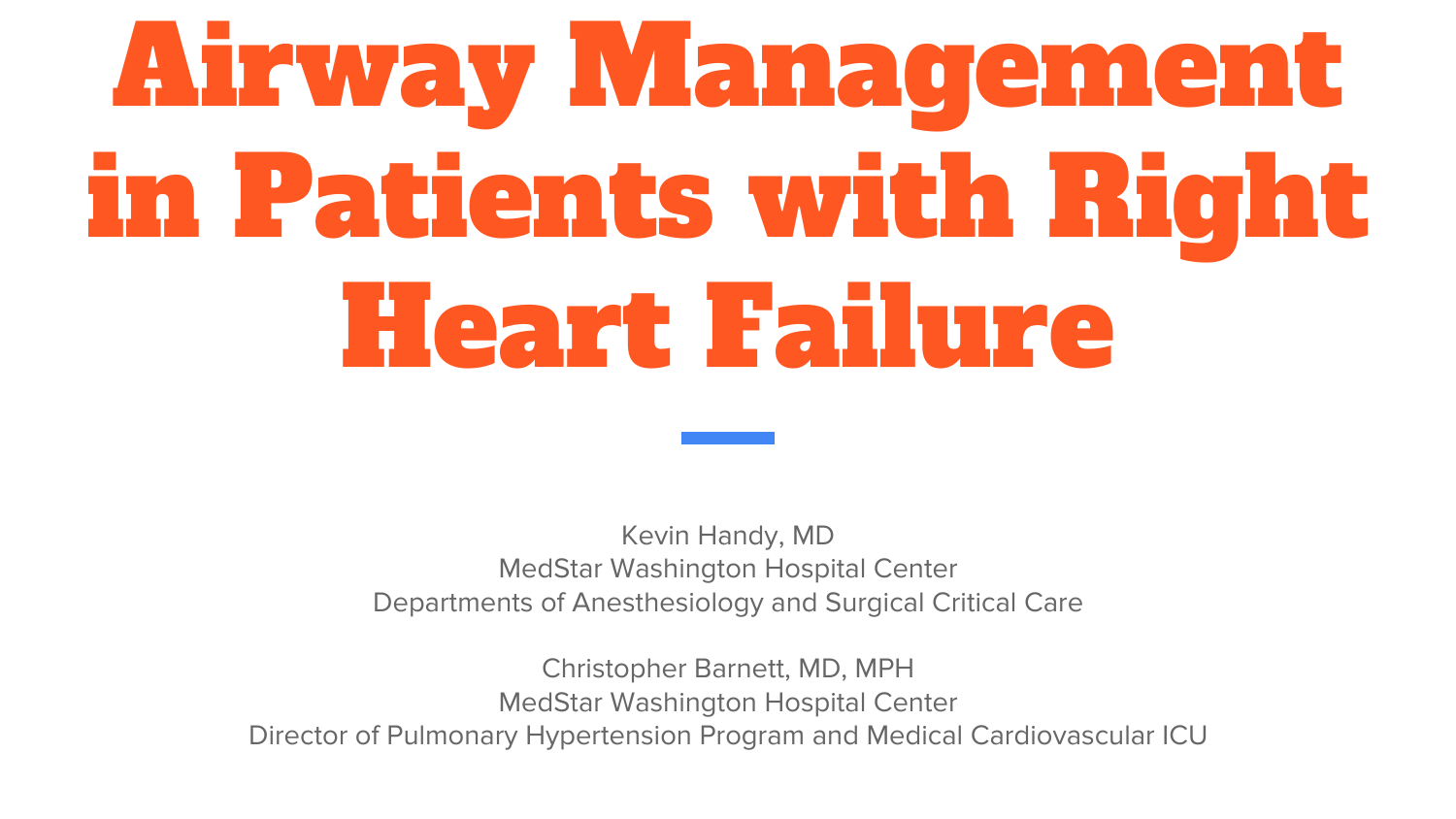#### **Outline**

- 1) Decision Making
- 2) Preparing for hemodynamic collapse
- 3) Induction and Intubation
- 4) Immediate post-intubation management

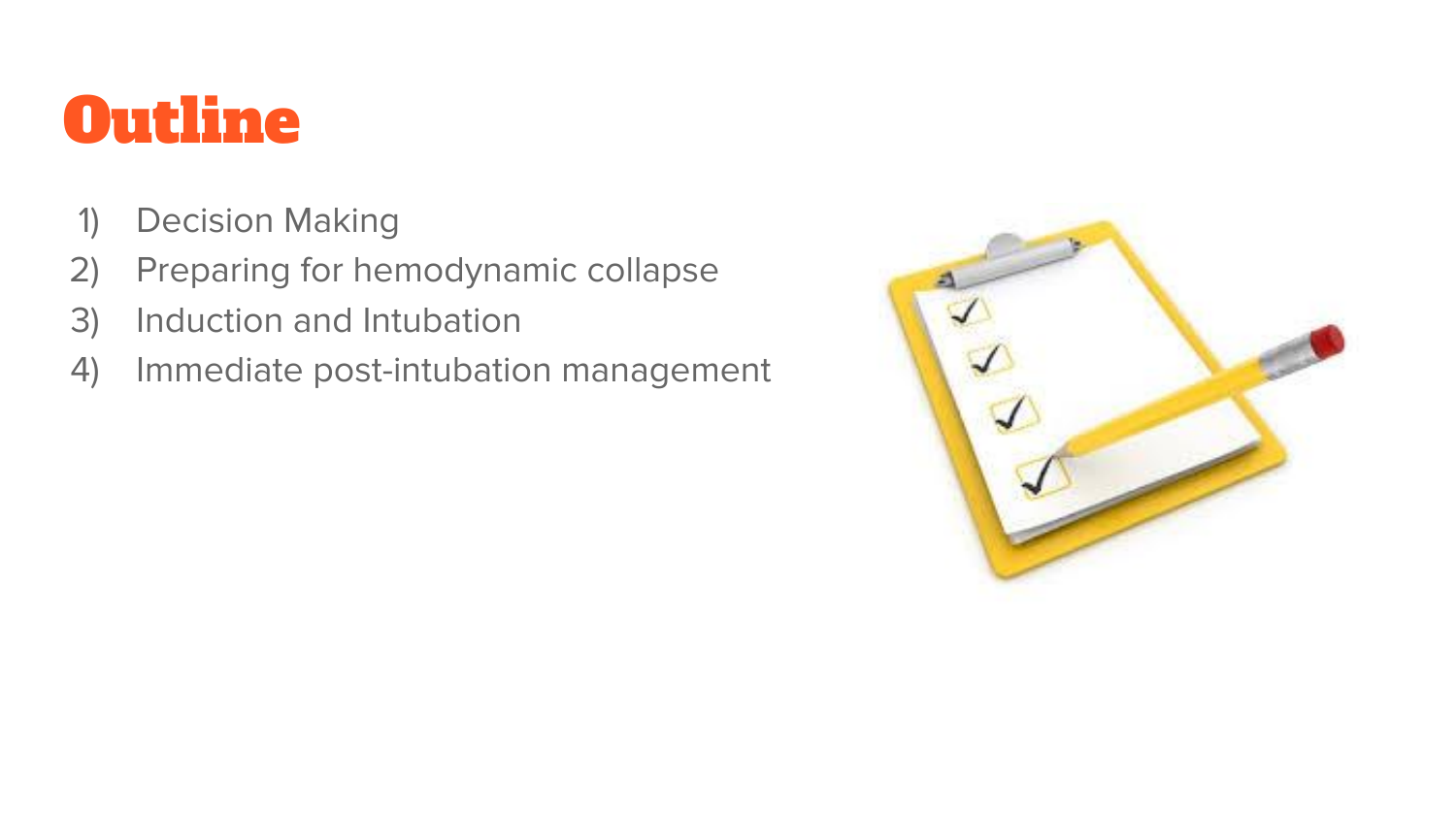

Due to the known dangers of initiating positive pressure ventilation in a patient with decompensated right heart failure, avoiding intubation is obviously preferred

#### But….

Hypoxia and hypercarbia are known exacerbators of pulmonary hypertension and right heart strain

Is either high flow nasal cannula or non-invasive positive pressure ventilation appropriate for this patient?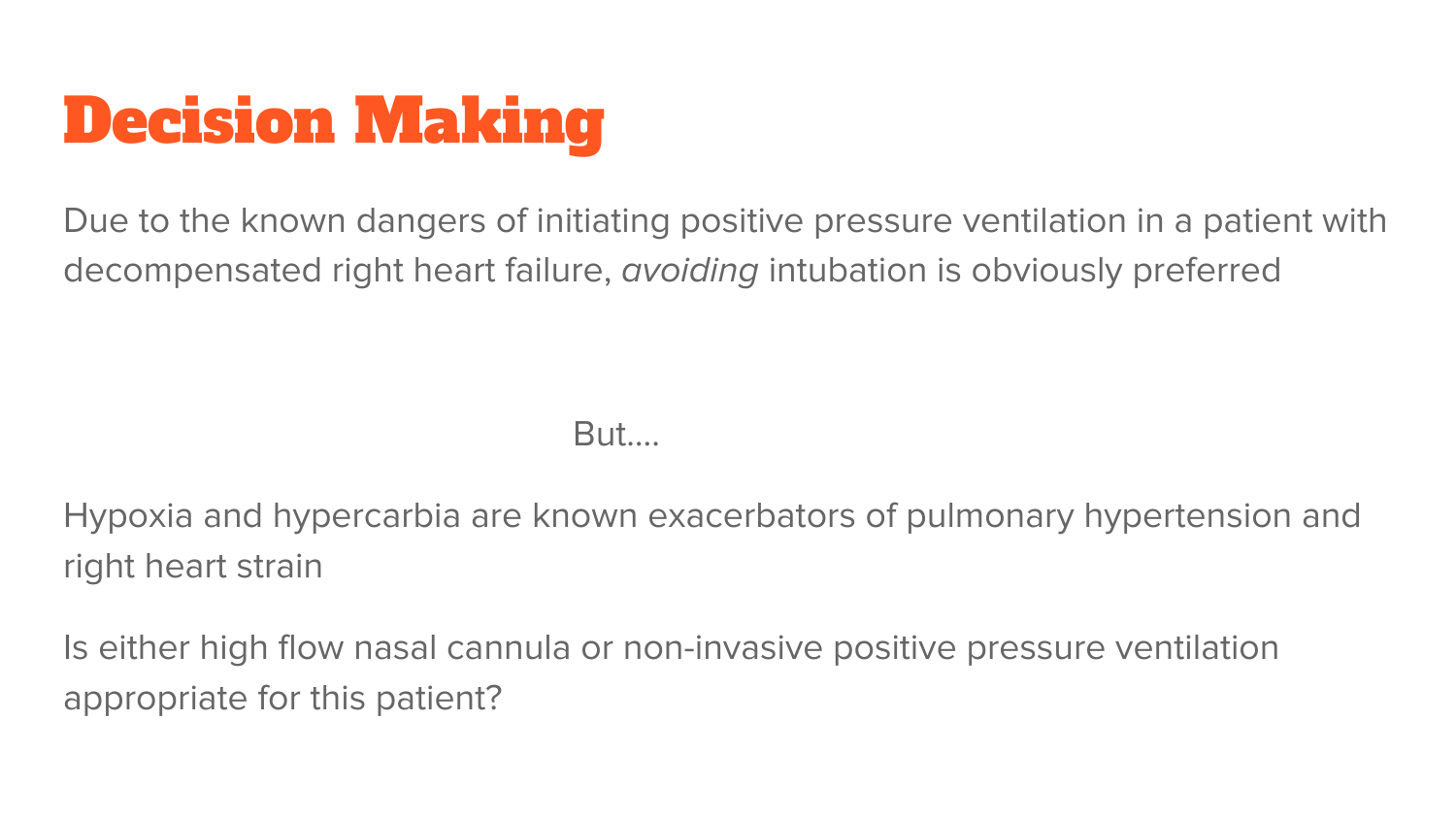## The Preparation

Always inform the team that hemodynamic collapse is likely, and extra help should be immediately available

Pre-induction arterial line is an absolute must

If time permits, central venous access should be obtained, or at least trustworthy IVs

- Administering vasopressors is almost a guarantee, both during induction and immediately after

Have pressors immediately available, even in-line

- **- Recommend administering low doses of pressors or even staring infusions prior to induction (epinephrine, norepinephrine, vasopressin)**
- Along with "code" medications, many anesthesiologists prefer to have diluted epinephrine (ex. 10mcg/ml) available→ this is often given concurrently with induction agent of choice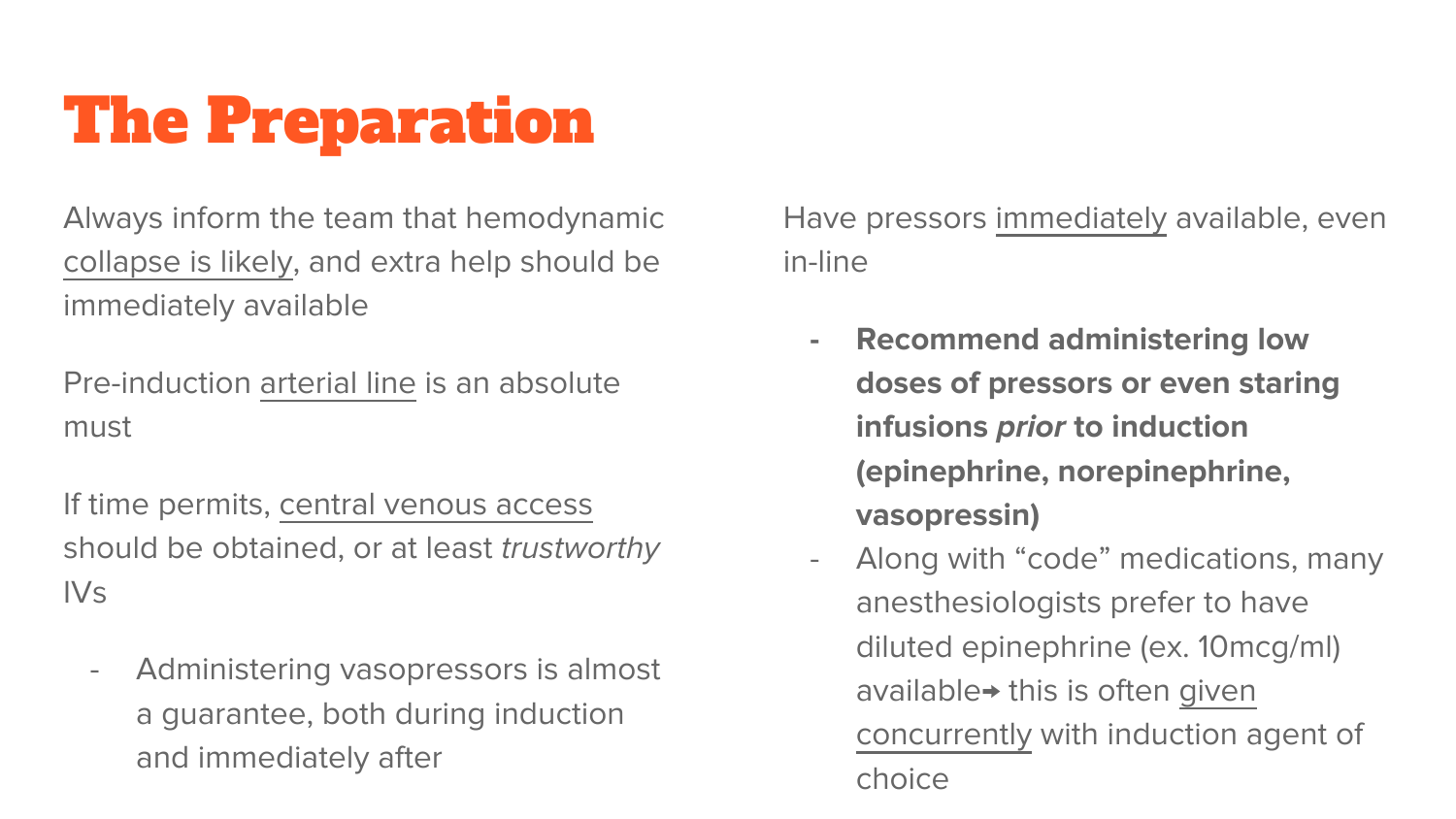### Induction and Intubation

Most "hemodynamically stable" induction agents should be used:

- Heavier doses of fentanyl or other quick-acting opioid
- Etomidate
- Midazolam
- Use caution with Ketamine (known direct myocardial depressant) and Propofol (vasodilation and diminished preload)



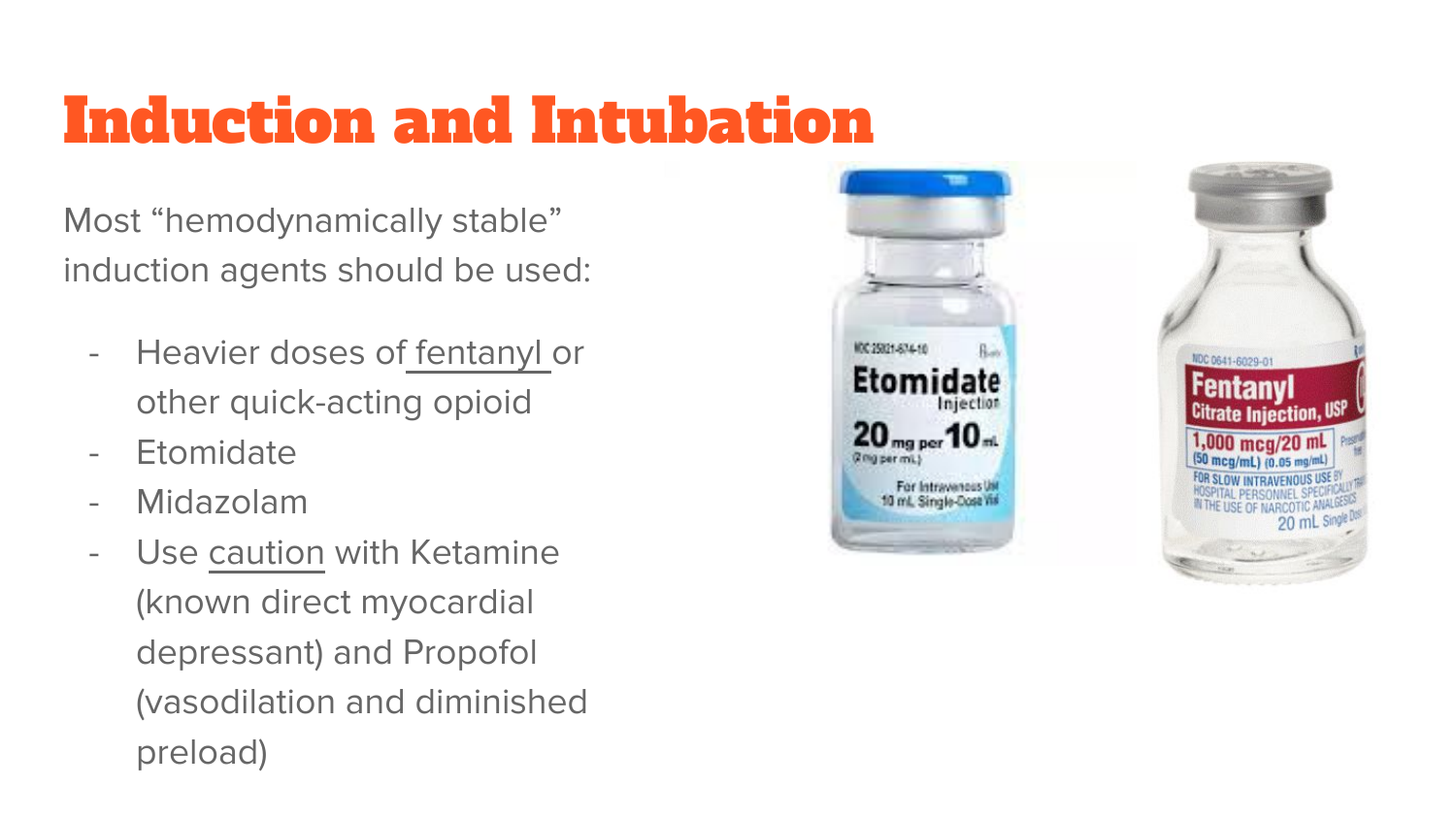#### Induction and Intubation

Strongly consider "awake" options: fentanyl +/ midazolam along with extensive oropharyngeal topicalization

- Lightly sedated video laryngoscopy is an excellent and well-tolerated method with good topicalization
- Most experienced provider is recommended

Time from induction to placement of ETT should be as short as possible to avoid hypoxia/hypercarbia (ie. rapid sequence induction)

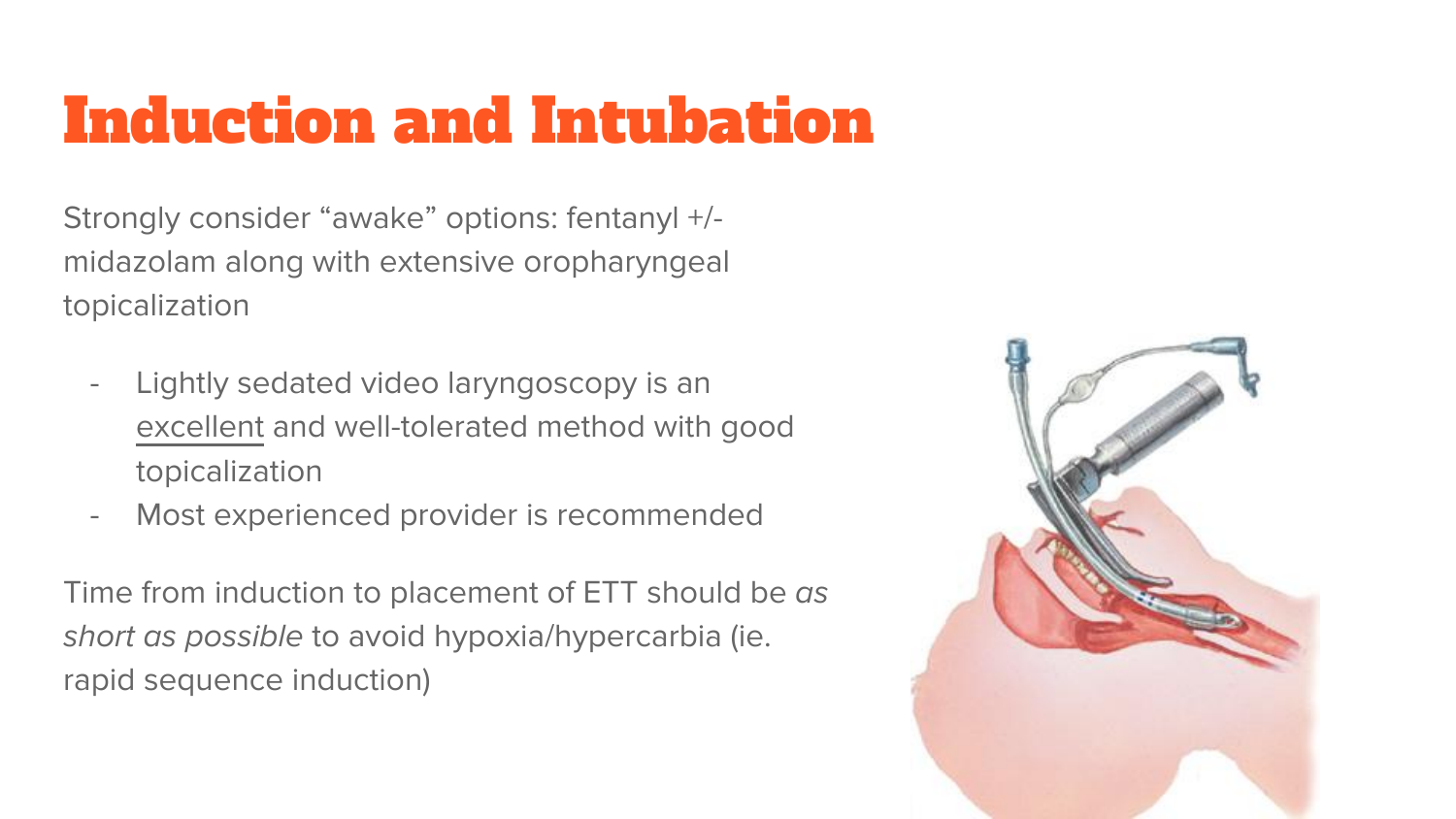#### Post-intubation Management

Important to avoid over-distention with large tidal volumes

Correct/prevent hypoxia with moderate to lower tidal volumes and higher respiratory rate

Higher than necessary tidal volumes could place extra strain on the right heart

Ventilator settings mimicking "lung protective strategy" for ARDS patients can be useful until further stabilized

Inform respiratory therapy or pharmacy early that inhaled epoprostenol or nitric oxide may be necessary

resistanc Visuouln

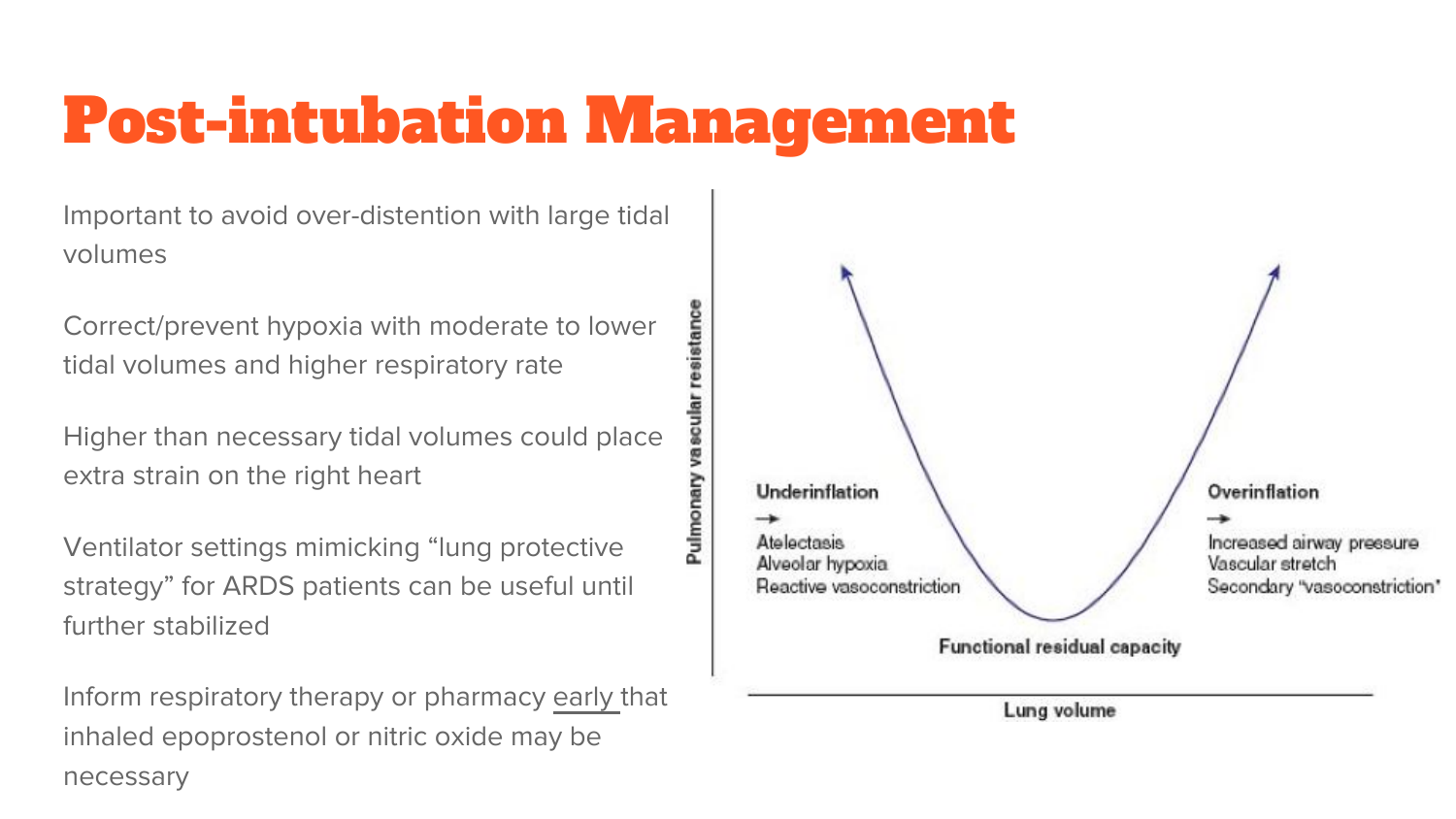### Post-intubation Management

Avoid bronchoscopy unless absolutely indicated: coughing/gagging and resultant hypoxia could worsen condition

Ensure adequate sedation for above reasons

- Opioid infusions are useful to blunt the cough/gag reflex
- Dexmedetomidine is usually well tolerated in these patients (caution for bradycardia)